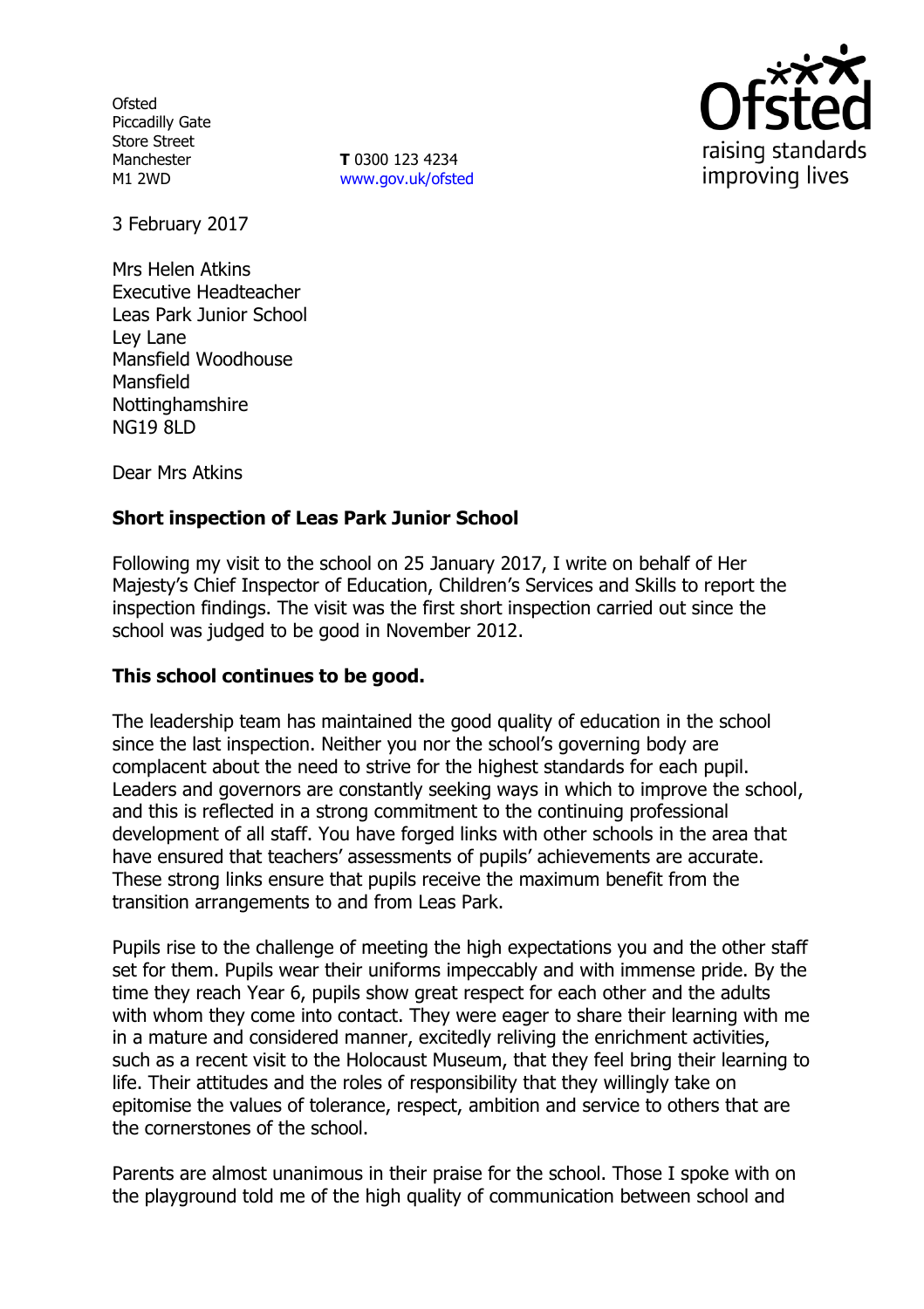

home and the confidence this gives, for example should their child be ill or require additional learning support. Parents value the information they receive about their child's progress and understand the relationship between this and the homework that teachers set. From the displays of photographs in the school hall, the popularity of events such as the Mother's Day and Father's Day lunches is clear, as is the pleasure that pupils and their parents derive from these occasions.

You and the other members of the leadership team have successfully tackled the areas for improvement from the last inspection. In particular, the attainment of the least able pupils in mathematics has improved and they are making faster progress. Work in pupils' books shows that, regardless of ability or background, pupils make good progress in mathematics as a result of consistent approaches to teaching and learning in this subject.

Pupils' English books show that there is also great consistency in the teaching of key grammar and writing skills. Teachers provide constructive feedback to pupils on their work although, typically, this is not used as effectively as it could be to guide pupils' next steps in learning. Pupils are not given enough opportunities to write for extended periods and to practise new skills and understanding. Consequently, their progress in writing is not as rapid as it could be.

Leaders and governors have an accurate picture of the school's strengths. Minutes from meetings show that governors hold you and the leadership team to account for the school's performance by asking well-chosen and challenging questions. Plans for school improvement identify the areas in need of improvement. They lack the detail necessary, however, for you to hold those responsible fully to account for the success of their actions to improve the school further.

### **Safeguarding is effective.**

The leadership team has ensured that all safeguarding arrangements are fit for purpose and records are detailed and of high quality. You review these arrangements regularly, seeking ways in which to ensure that any risks that pupils may face are recognised and their impact minimised. Extended residential visits and specific teaching also equip pupils to manage their own safety in a variety of situations. Pupils told me of how they stay safe when using the internet and of the potential harm that abuse of drugs, alcohol, tobacco and volatile substances can cause. Pupils and their parents feel that the school is a safe place where adults can be relied upon to deal quickly and effectively with any problems, though these are few.

### **Inspection findings**

- Leaders and teachers monitor the progress and attainment of pupils regularly, addressing any underperformance quickly.
- Information about the attainment and progress of groups of pupils who may be vulnerable to underperformance, such as the least and most able, is checked particularly closely, and action taken to help these pupils catch up. They make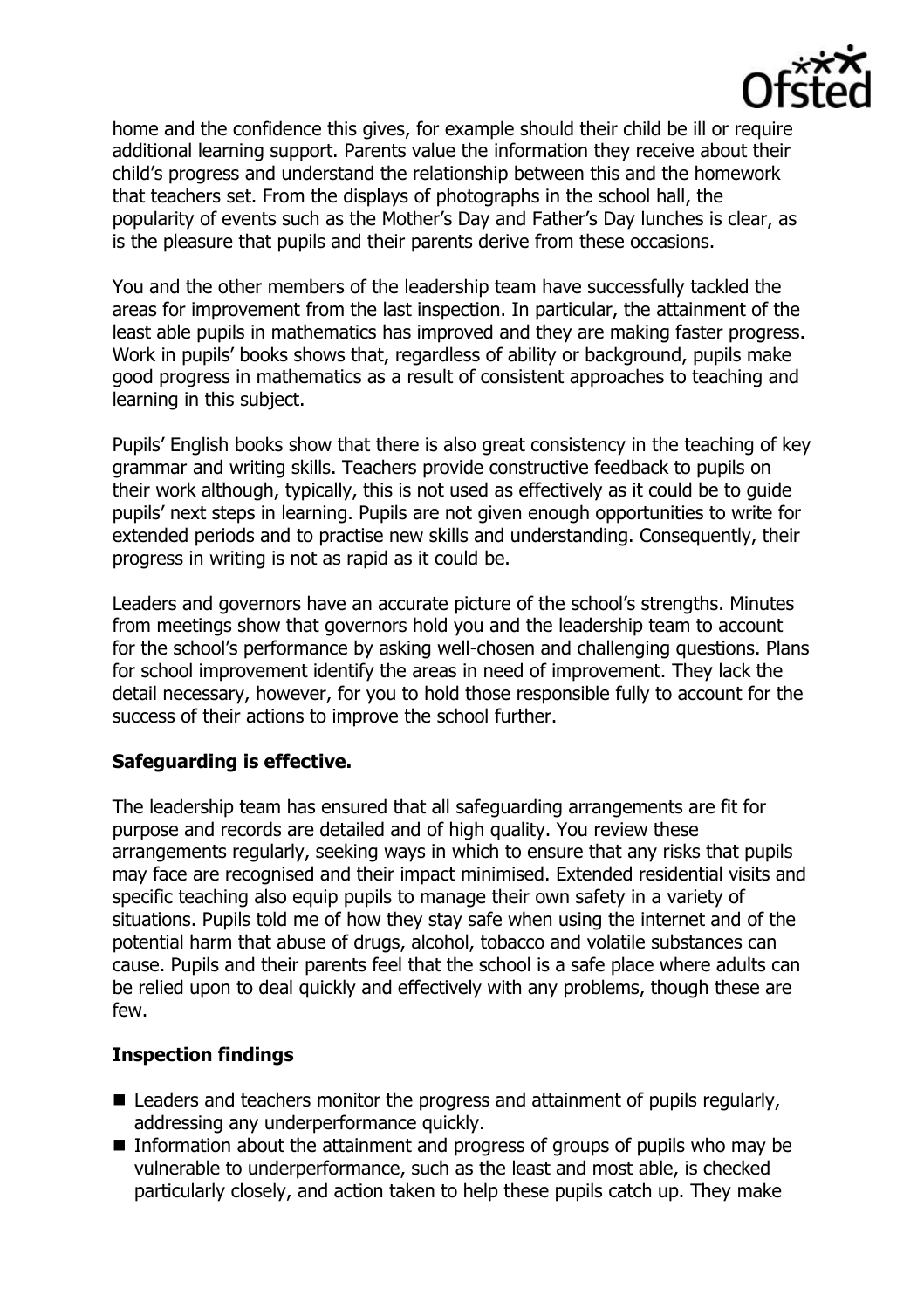

good progress from their starting points as a result. The pupil premium is used effectively to support the learning of disadvantaged pupils.

- Published information on pupils' performance shows that some groups of middleability pupils do not make as much progress as similar pupils in primary schools nationally. This is because pupils' prior learning has not been sufficiently secure and this slows down their rates of progress. Teachers take this into account and the work in pupils' books shows that teaching is usually well matched to pupils' abilities and they make good progress as a result.
- Leaders are sensitive to the needs of particular groups of pupils, such as girls, to ensure that they achieve well. Events such as a careers week in Year 6 encourage pupils' high aspirations and use positive male and female role models from the local community to inspire pupils. As a result, by the end of Year 6, pupils place a high value on their education and are well prepared for the next stage of their education.
- Teachers and teaching assistants provide support for the small number of pupils who have special educational needs and/or disabilities that ensures that they achieve well from their starting points. Leaders and teachers plan provision that supports and challenges these pupils, enabling them to make good progress socially, emotionally and academically.

## **Next steps for the school**

Leaders and those responsible for governance should ensure that:

- $\blacksquare$  teachers provide pupils with more opportunities to write for extended periods to ensure that they practise and secure essential writing and grammar skills
- leaders are more precise in their plans for school improvement, with measurable milestones and clearly defined roles and responsibilities that allow them to hold staff to account more effectively.

I am copying this letter to the chair of the governing body, the regional schools commissioner and the director of children's services for Nottinghamshire. This letter will be published on the Ofsted website.

Yours sincerely

#### Stephen McMullan **Her Majesty's Inspector**

### **Information about the inspection**

During the inspection, I met you and shared with you my key lines of enquiry. I also met with the school's deputy headteacher, two governors, pupils from Year 6 and parents at the start of the school day. I considered the responses of parents from Parent View, Ofsted's online survey. We visited all classes in the school, spending a short time in each, and looked at a sample of pupils' work together. I viewed a range of documents, including an evaluation of the school's performance and plans